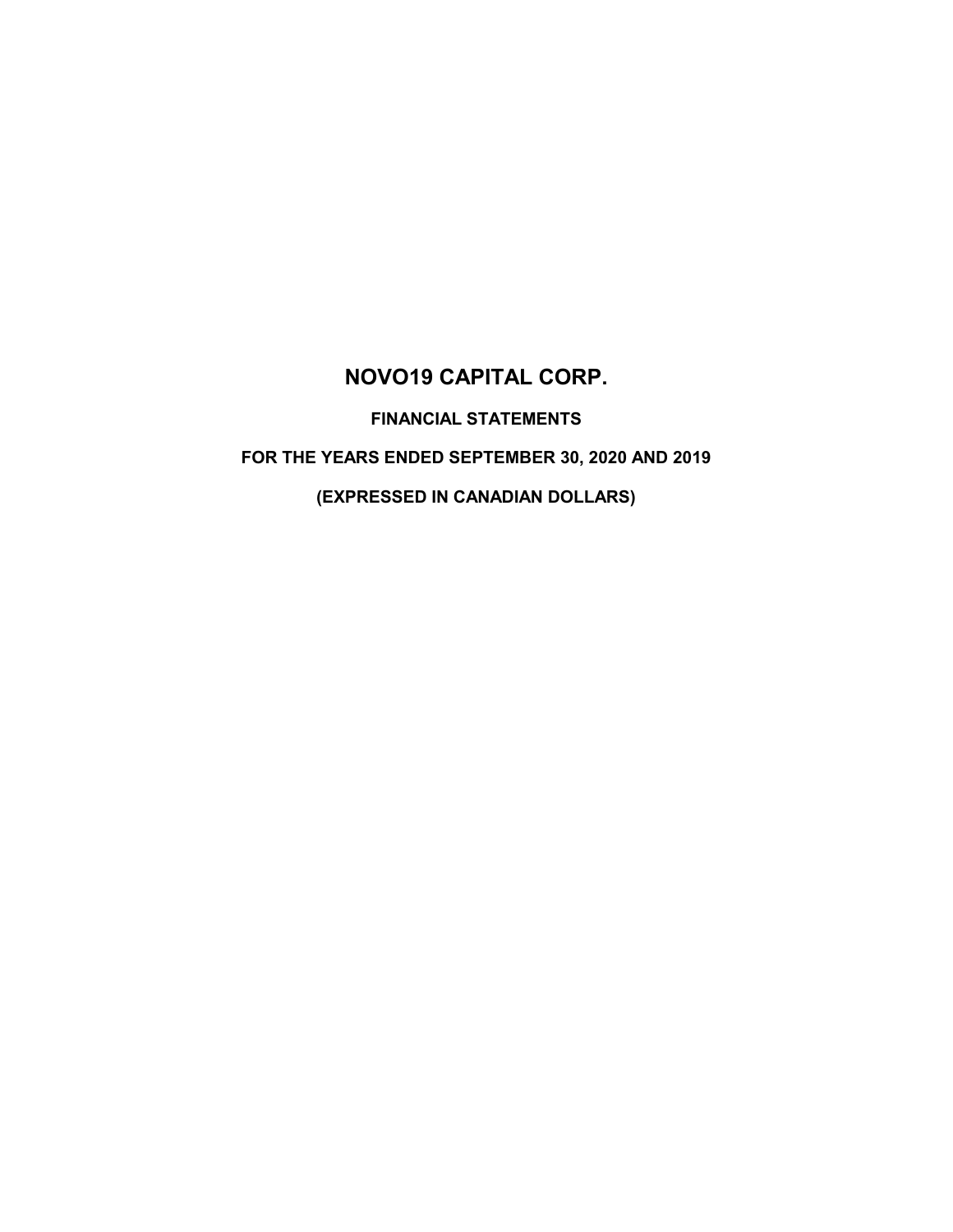

3601 Hwy 7 East, Suite 1008, Markham, Ontario L3R 0M3<br>Tel. (905) 948-8637 Fax (905) 948-8638 email: wram@wassermanramsay.ca

**Chartered Professional Accountants** 

# **INDEPENDENT AUDITORS' REPORT**

To the Shareholders of Novo19 Capital Corp.:

#### **Opinion**

We have audited the financial statements of Novo19 Capital Corp. (the "Company"), which comprise the statements of financial position as at September 30, 2020 and 2019, and the statements of loss and comprehensive loss, changes in shareholders' equity (deficiency) and cash flows for the years then ended, and notes to the financial statements, including a summary of significant accounting policies.

In our opinion, the accompanying financial statements present fairly, in all material respects, the financial position of the Company as at September 30, 2020 and 2019, and its financial performance and its cash flows for the years then ended in accordance with International Financial Reporting Standards (IFRSs).

#### **Basis for Opinion**

We conducted our audits in accordance with Canadian generally accepted auditing standards. Our responsibilities under those standards are further described in the Auditor's Responsibilities for the Audit of the Financial Statements section of our report. We are independent of the Company in accordance with the ethical requirements that are relevant to our audit of the financial statements in Canada, and we have fulfilled our other ethical responsibilities in accordance with these requirements. We believe that the audit evidence we have obtained is sufficient and appropriate to provide a basis for our opinion.

### **Material Uncertainty Related to Going Concern**

We draw attention to Note 1 in the financial statements, which indicates that for the year ended September 30, 2020 the Company has a working capital deficiency of \$57,949 and has incurred continuing losses resulting in an accumulated deficit of \$3,555,031 at September 30, 2020. As stated in Note 1, these events or conditions, along with other matters as set forth in Note 1, indicate that a material uncertainty exists that may cast significant doubt on the Company's ability to continue as a going concern. Our opinion is not modified in respect of this matter.

#### **Other information**

Management is responsible for the other information. The other information comprises:

Management's Discussion and Analysis

Our opinion on the financial statements does not cover the other information and we do not express any form of assurance conclusion thereon. In connection with our audit of the financial statements, our responsibility is to read the other information identified above and, in doing so, consider whether the other information is materially inconsistent with the financial statements or our knowledge obtained in the audit, or otherwise appears to be materially misstated.

We obtained Management's Discussion and Analysis prior to the date of this auditor's report. If, based on the work we have performed on this other information, we conclude that there is a material misstatement of this other information, we are required to report that fact in this auditor's report. We have nothing to report in this regard.

### **Responsibilities of Management and Those Charged with Governance for the Financial Statements**

Management is responsible for the preparation and fair presentation of the financial statements in accordance with IFRSs, and for such internal control as management determines is necessary to enable the preparation of financial statements that are free from material misstatement, whether due to fraud or error.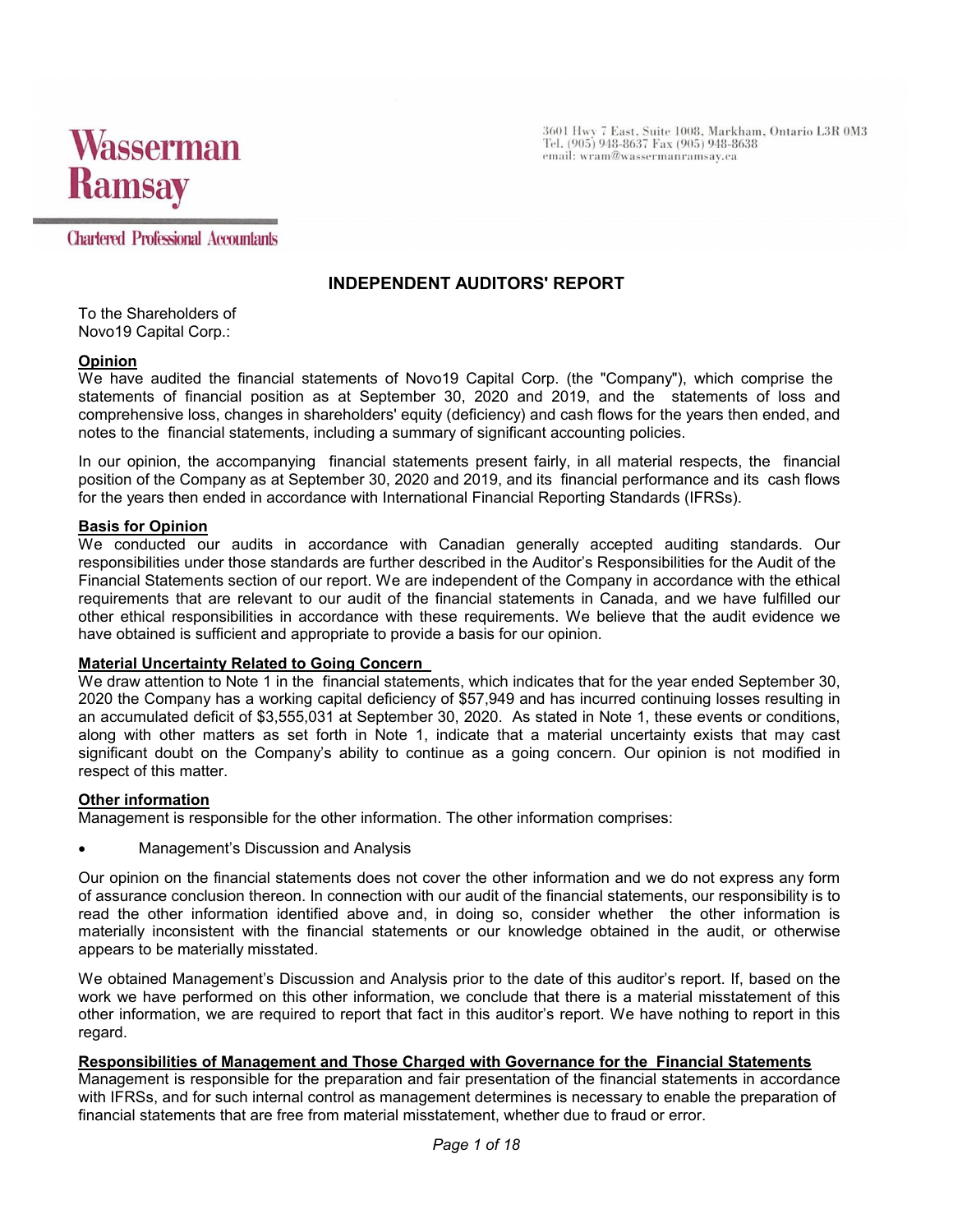In preparing the financial statements, management is responsible for assessing the Company's ability to continue as a going concern, disclosing, as applicable, matters related to going concern and using the going concern basis of accounting unless management either intends to liquidate the Company or to cease operations, or has no realistic alternative but to do so.

Those charged with governance are responsible for overseeing the Company's financial reporting process.

### **Auditor's Responsibilities for the Audit of the Financial Statements**

Our objectives are to obtain reasonable assurance about whether the financial statements as a whole are free from material misstatement, whether due to fraud or error, and to issue an auditor's report that includes our opinion. Reasonable assurance is a high level of assurance, but is not a guarantee that an audit conducted in accordance with Canadian generally accepted auditing standards will always detect a material misstatement when it exists. Misstatements can arise from fraud or error and are considered material if, individually or in the aggregate, they could reasonably be expected to influence the economic decisions of users taken on the basis of these financial statements. As part of an audit in accordance with Canadian generally accepted auditing standards, we exercise professional judgment and maintain professional skepticism throughout the audit. We also:

- Identify and assess the risks of material misstatement of the financial statements, whether due to fraud or error, design and perform audit procedures responsive to those risks, and obtain audit evidence that is sufficient and appropriate to provide a basis for our opinion. The risk of not detecting a material misstatement resulting from fraud is higher than for one resulting from error, as fraud may involve collusion, forgery, intentional omissions,misrepresentations, or the override of internal control.
- Obtain an understanding of internal control relevant to the audit in order to design audit procedures that are appropriate in the circumstances, but not for the purpose of expressing an opinion on the effectiveness of the Company's internal control.
- Evaluate the appropriateness of accounting policies used and the reasonableness of accounting estimates and related disclosures made by management.
- Conclude on the appropriateness of management's use of the going concern basis of accounting and, based on the audit evidence obtained, whether a material uncertainty exists related to events or conditions that may cast significant doubt on the Company's ability to continue as a going concern. If we conclude that a material uncertainty exists, we are required to draw attention in our auditor's report to the related disclosures in the financial statements or, if such disclosures are inadequate, to modify our opinion. Our conclusions are based on the audit evidence obtained up to the date of our auditor's report. However, future events or conditions may cause the Company to cease to continue as a going concern.
- Evaluate the overall presentation, structure and content of the financial statements, including the disclosures, and whether the financial statements represent the underlying transactions and events in a manner that achieves fair presentation.

We communicate with those charged with governance regarding, among other matters, the planned scope and timing of the audit and significant audit findings, including any significant deficiencies in internal control that we identify during our audit.

We also provide those charged with governance with a statement that we have complied with relevant ethical requirements regarding independence, and to communicate with them all relationships and other matters that may reasonably be thought to bear on our independence, and where applicable, related safeguards.

The engagement partner on the audit resulting in this independent auditors' report is Kevin Ramsay.

"Wasserman Ramsay"

November 13, 2020 Chartered Professional Accountants Licensed Public Accountants

Markham, Ontario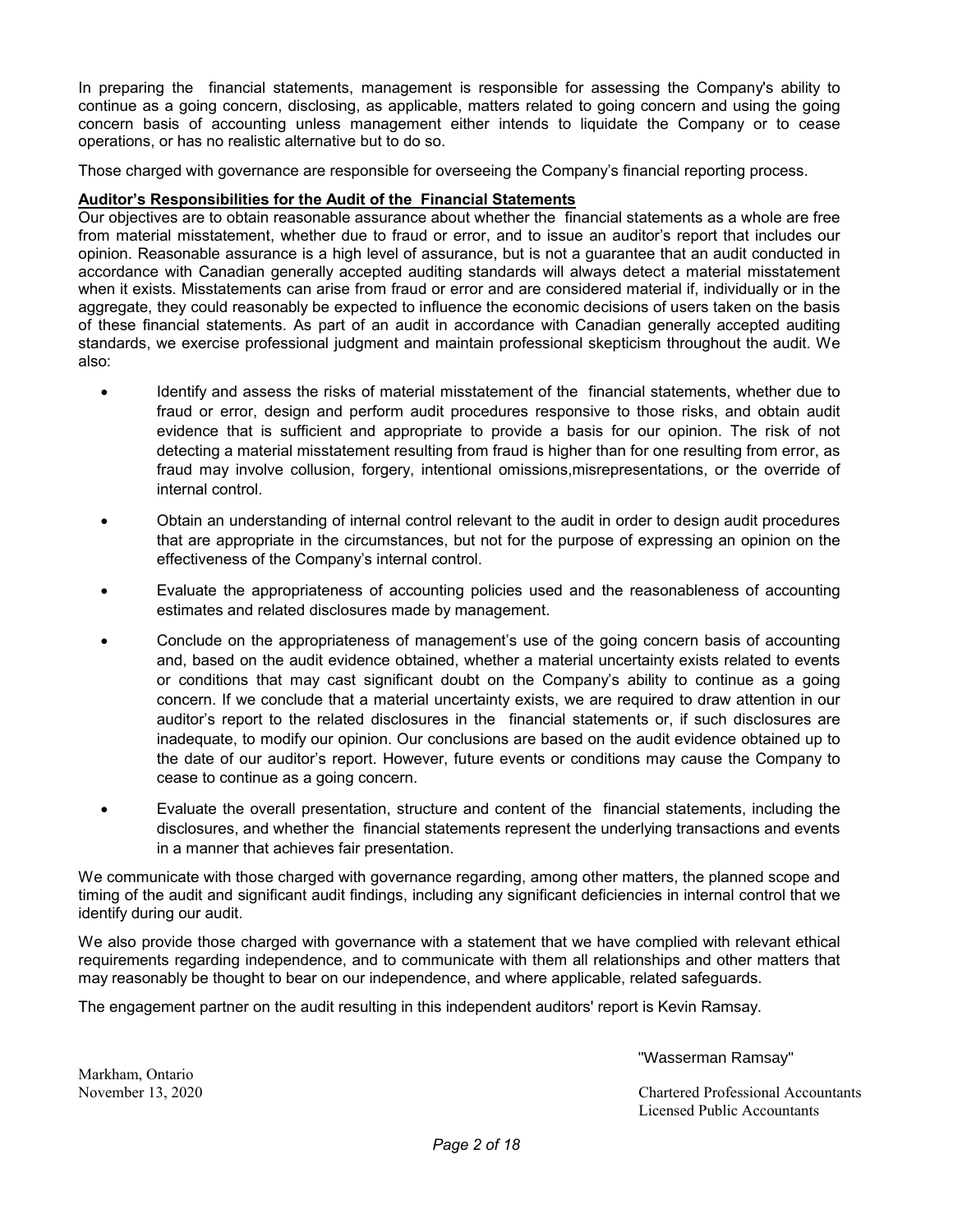# **NOVO19 CAPITAL CORP. STATEMENTS OF FINANCIAL POSITION AT SEPTEMBER, 2020 AND 2019 (Expressed in Canadian Dollars)**

| <b>ASSETS</b>                                                                                | 2020                                               | 2019                                               |
|----------------------------------------------------------------------------------------------|----------------------------------------------------|----------------------------------------------------|
| <b>Current</b><br>Cash<br><b>HST</b> receivable                                              | \$<br>8,227<br>14,673<br>22,900                    | \$<br>6,243<br>10,757<br>17,000                    |
| Exploration and evaluation assets (Note 3)                                                   | 1                                                  |                                                    |
|                                                                                              | 22,901<br>\$                                       | 17,001<br>S                                        |
| <b>LIABILITIES</b>                                                                           |                                                    |                                                    |
| <b>Current</b><br>Accounts payable and accrued liabilities (Note 4)                          | \$<br>80,849                                       | \$<br>67,179                                       |
| <b>SHAREHOLDERS DEFICIENCY</b>                                                               |                                                    |                                                    |
| Capital Stock (Note 7)<br>Common shares<br>Warrants<br>Other reserves<br>Deficit             | 2,369,183<br>1,127,900<br>(3,555,031)<br>(57, 948) | 2,339,183<br>1,127,900<br>(3,517,261)<br>(50, 178) |
| <b>Nature of Operations and Going Concern - Note 1</b><br><b>Subsequent events - Note 14</b> | 22,901<br>\$                                       | 17,001<br>S                                        |
| Approved on behalf of the board:                                                             |                                                    |                                                    |
| "David Mitchell"<br>David Mitchell, Director                                                 | "Matthew Goldman"<br>Matthew Goldman, Director     |                                                    |

*The accompanying notes form an integral part of these financial statements*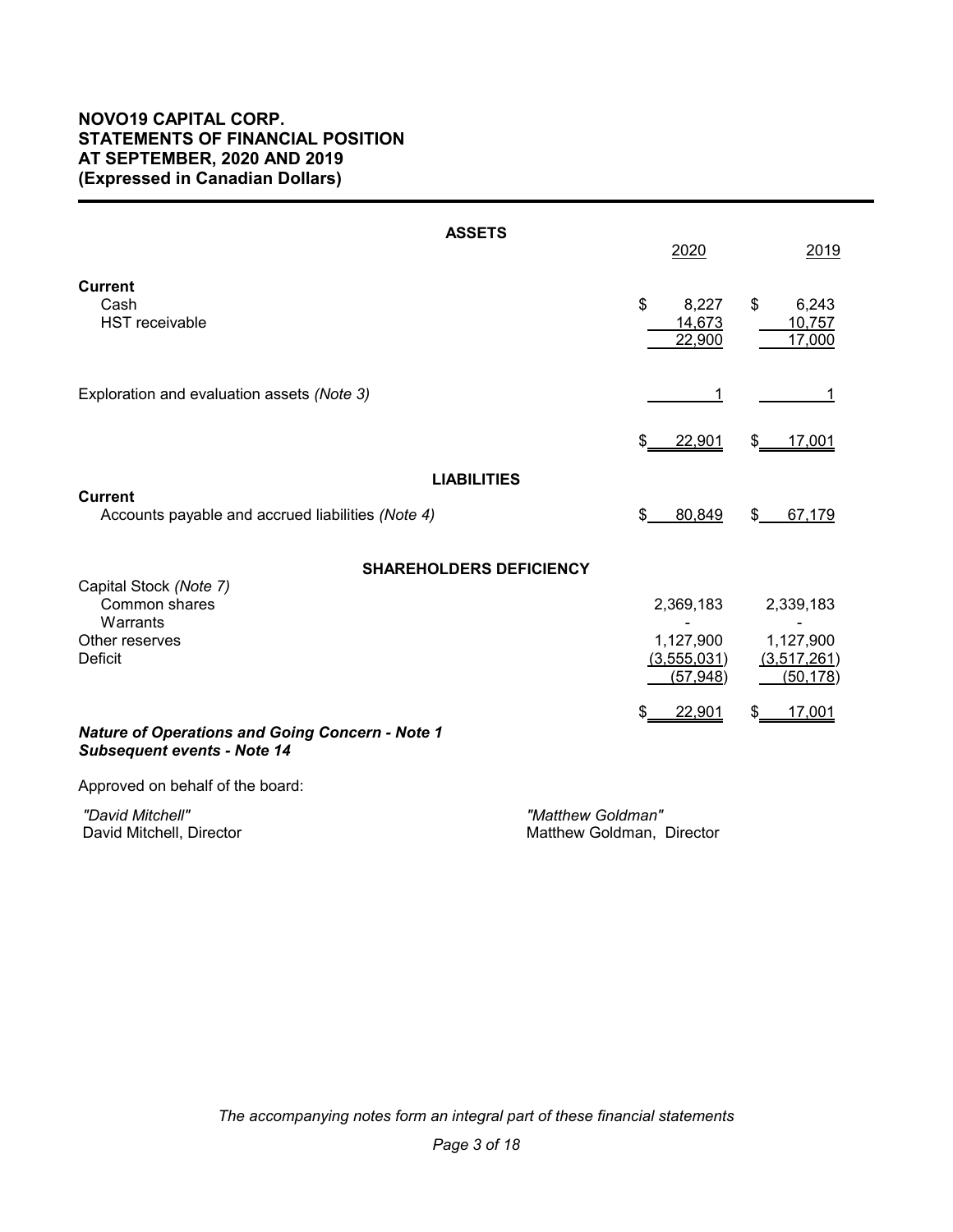# **NOVO19 CAPITAL CORP. STATEMENTS OF LOSS AND COMPREHENSIVE LOSS FOR THE YEARS ENDED SEPTEMBER 30, 2020 AND 2019 (Expressed in Canadian Dollars)**

|                                                                                                                                                     |     | 2020                             |    | 2019                               |
|-----------------------------------------------------------------------------------------------------------------------------------------------------|-----|----------------------------------|----|------------------------------------|
| <b>Expenses</b><br>Regulatory fees<br>Write off of stale-dated and forgiven debt<br>Office and general<br>Professional fees<br>Shareholder services | \$  | 3.679<br>503<br>19.993<br>13,595 | \$ | 18,208<br>1,832<br>61.370<br>1,500 |
| Net loss and comprehensive loss                                                                                                                     | \$. | (37,770)                         | S  | (82,910)                           |
| Net loss per share - basic and diluted                                                                                                              |     | (0.003)                          |    | (0.010)                            |
| Weighted average number of shares outstanding<br>- basic and diluted                                                                                |     | 13,264,237                       |    | 8,709,976                          |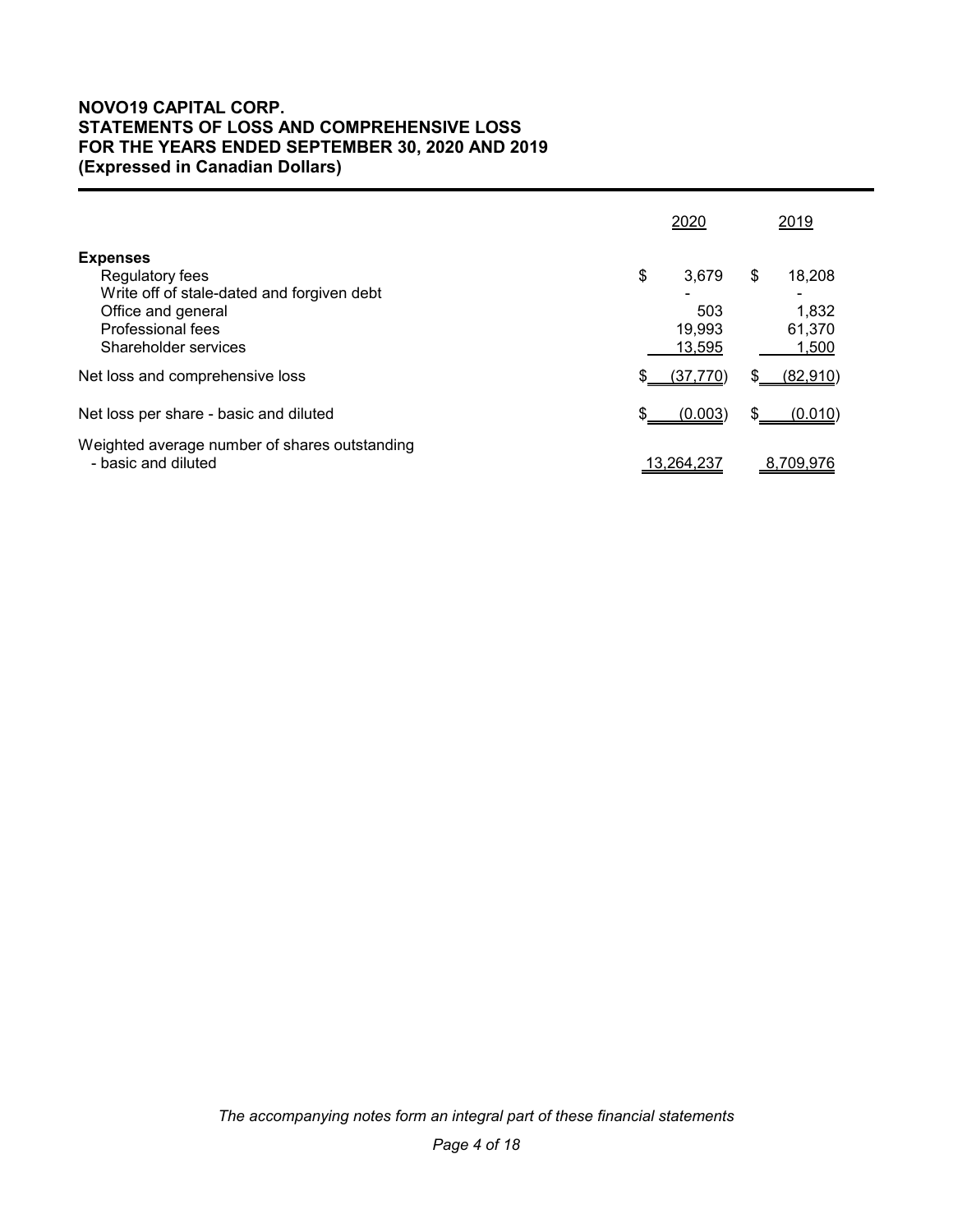# **NOVO19 CAPITAL CORP. STATEMENTS OF CHANGES IN SHAREHOLDER'S DEFICIENCY FOR THE YEARS ENDED SEPTEMBER 30, 2020 AND 2019 (Expressed in Canadian Dollars)**

|                            | <b>Common shares</b> |           |           |                 |                |              |
|----------------------------|----------------------|-----------|-----------|-----------------|----------------|--------------|
|                            | <b>Number</b>        | Value     | Warrants  | <b>Reserves</b> | <b>Deficit</b> | <b>Total</b> |
| Balance October 1, 2018    | 30,892,731           | 1,848,380 | 25,377    | 1,102,523       | (3,434,351)    | (458,071)    |
| Net loss for the year      |                      |           |           |                 | (82,910)       | (82,910)     |
| Private placements - cash  | 12,000,000           | 60,000    |           |                 |                | 60,000       |
| Private placements - debt  | 86,160,600           | 430.803   |           |                 |                | 430,803      |
| Consolidation 10:1         | (116,147,996)        |           |           |                 |                |              |
| Warrants expired           |                      |           | (25, 377) | 25,377          |                |              |
| Balance September 20, 2019 | 12,905,335           | 2,339,183 |           | 1,127,900       | (3,517,261)    | (50,178)     |
| Net loss for the year      |                      |           |           |                 | (37,770)       | (37,770)     |
| Private placements - cash  | 600,000              | 30,000    |           |                 |                | 30,000       |
| Balance September 30, 2020 | 13,505,335           | 2,369,183 |           | 1,127,900       | (3,555,031)    | (57, 948)    |

*The accompanying notes form an integral part of these financial statements*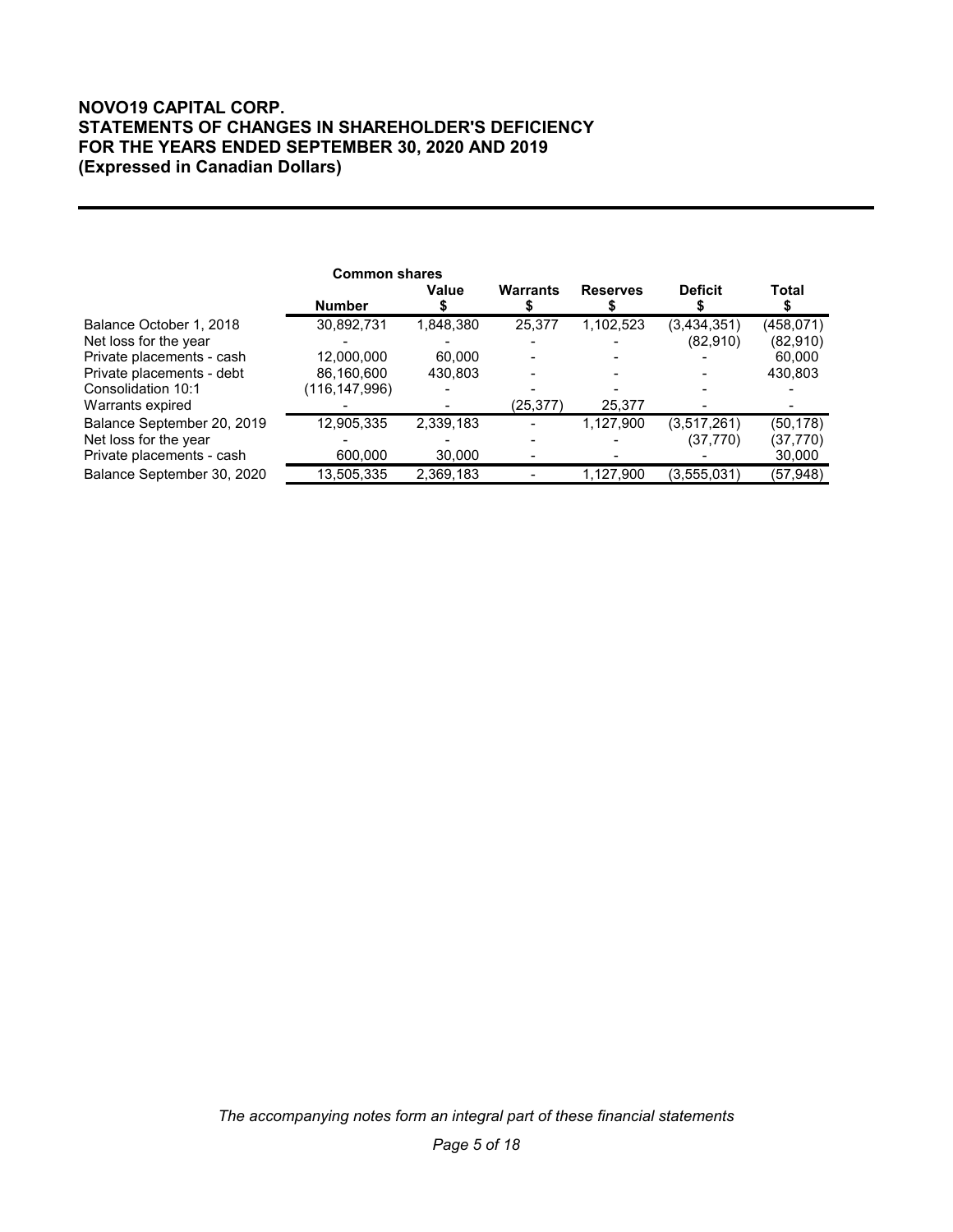# **NOVO19 CAPITAL CORP. STATEMENTS OF CASH FLOWS FOR THE YEARS ENDED SEPTEMBER 30, 2020 AND 2019 (Expressed in Canadian Dollars)**

| Cash provided by (used in) the following activities:                                                                                       | 2020                           |    | 2019                           |
|--------------------------------------------------------------------------------------------------------------------------------------------|--------------------------------|----|--------------------------------|
| <b>Operating activities</b><br>Net loss for the year<br>Add items not requiring an outlay of cash:<br>Changes in Non-cash working capital: | \$<br>(37, 770)                | \$ | (82,910)                       |
| Taxes receivable<br>Accounts payable and accrued liabilities                                                                               | (3,916)<br>13,670<br>(28, 016) |    | (7,071)<br>36,224<br>(53, 757) |
| <b>Financing activities</b><br>Common shares issued for cash                                                                               | 30,000                         |    | 60,000                         |
| Net change in cash during the period                                                                                                       | 1,984                          |    | 6,243                          |
| Cash, beginning of period                                                                                                                  | 6,243                          |    |                                |
| Cash, end of period                                                                                                                        | 8,227                          | SS | 6,243                          |
| <b>Supplemental cash flow information:</b>                                                                                                 |                                |    |                                |
| Non-cash investing and financing activities:                                                                                               |                                |    |                                |
| Interest paid in cash                                                                                                                      | \$                             | \$ |                                |
| Income taxes paid in cash                                                                                                                  | \$                             | \$ |                                |
| Common shares issued for for debt                                                                                                          |                                |    | 430,803                        |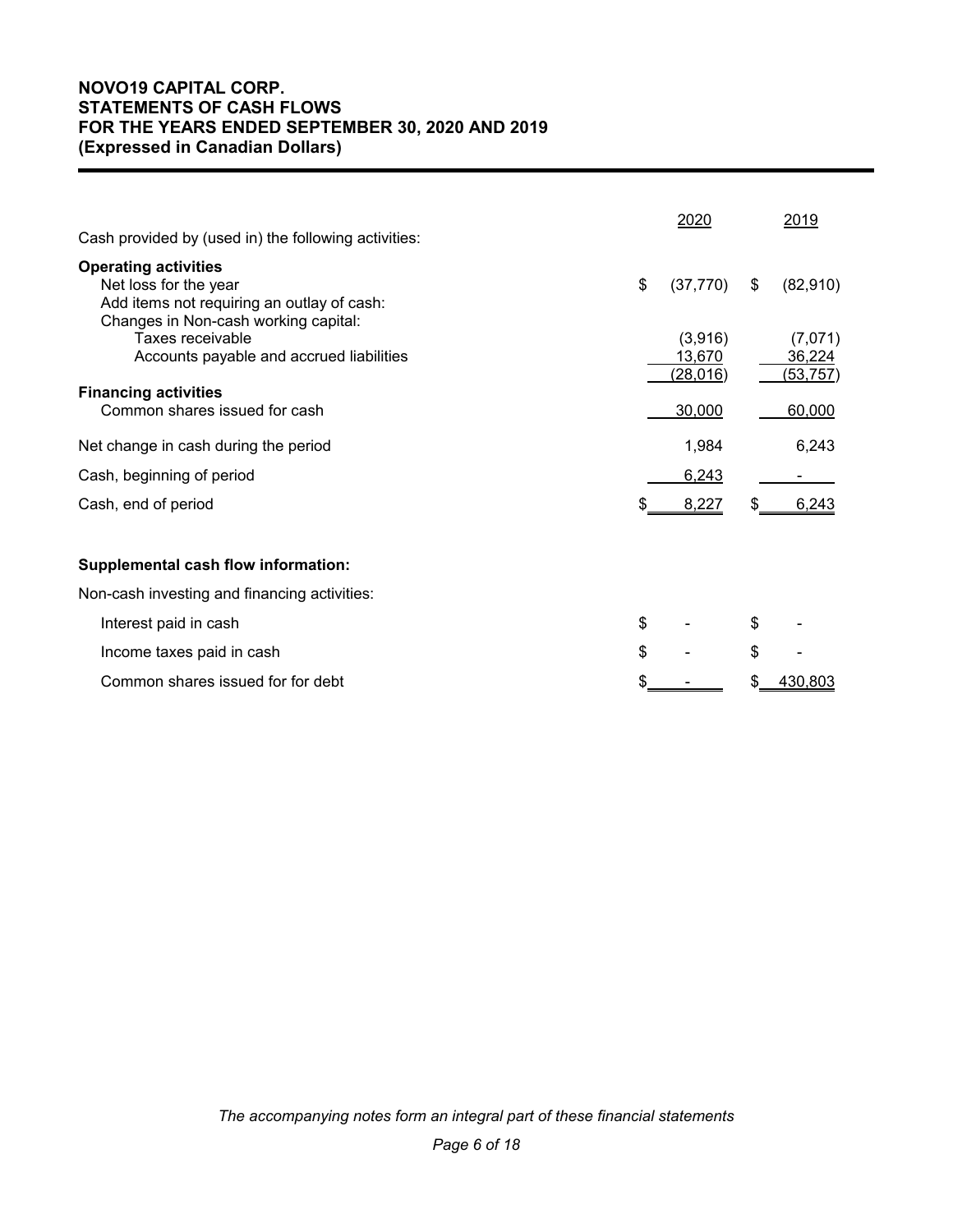### **1. Nature of operations and going concern**

Novo19 Capital Corp. (the "Company") was incorporated on November 21, 2005 under the Business Corporations Act of British Columbia. The Company is a junior resource exploration and development company and is in the exploration stage.

These financial statements have been prepared on a going concern basis which assumes that the Company will be able to realize its assets and discharge its liabilities in the normal course of business for the foreseeable future. As at September 30, 2020, the Company had no sources of operating cash flows. The Company will therefore require additional funding which, if not raised, would result in the curtailment of activities and project delays. The Company had working capital deficiency of \$57,949 (2019 - \$50,179) and has incurred losses since inception, resulting in an accumulated deficit of \$3,555,031 (2019 - \$3,517,261). The Company's ability to continue as a going concern is uncertain and is dependent upon its ability to continue to raise adequate financing. There can be no assurances that the Company will be successful in this regard, and therefore, there is doubt regarding the Company's ability to continue as a going concern, and accordingly, the use of accounting principles applicable to a going concern. These financial statements do not reflect adjustments that would be necessary if the "going concern" assumption were not appropriate. If the "going concern" assumption were not appropriate for these financial statements, then adjustments to the carrying values of the assets and liabilities, the expenses and the statement of financial position classifications would be necessary as these adjustments could be material.

The recoverability of expenditures on its resource properties and related deferred exploration expenditures is dependent upon the existence of resources that are economically recoverable, confirmation of the Company's ownership interests in the claims, the ability of the Company to obtain necessary financing to complete the exploration and the development of the properties, and upon future profitable production or proceeds from disposition thereof.

During the prior year the cease-trade order against the Company was lifted, the Company consolidated its common shares on the basis of one post consolidation common share for every 10 preconsolidation shares and the Company changed its name from Parkside Resources Corporation to Novo19 Capital Corp.

### **2. Significant accounting policies:**

#### **(a) Statement of compliance and basis of presentation**

These financial statements have been prepared in accordance with International Financial Reporting Standard ("IFRS"), as issued by the International Accounting Standards Board ("IASB") effective or available for early adoption as of September 30, 2020.

The preparation of these financial statements requires management to make judgments, estimates and assumptions that affect the application of policies and reported amounts of assets and liabilities, income and expenses. Actual results may differ from these estimates.

The accounting policies as set out below have been applied consistently to all years presented in these financial statements.

These financial statements are approved by the Board of Directors on November 13, 2020.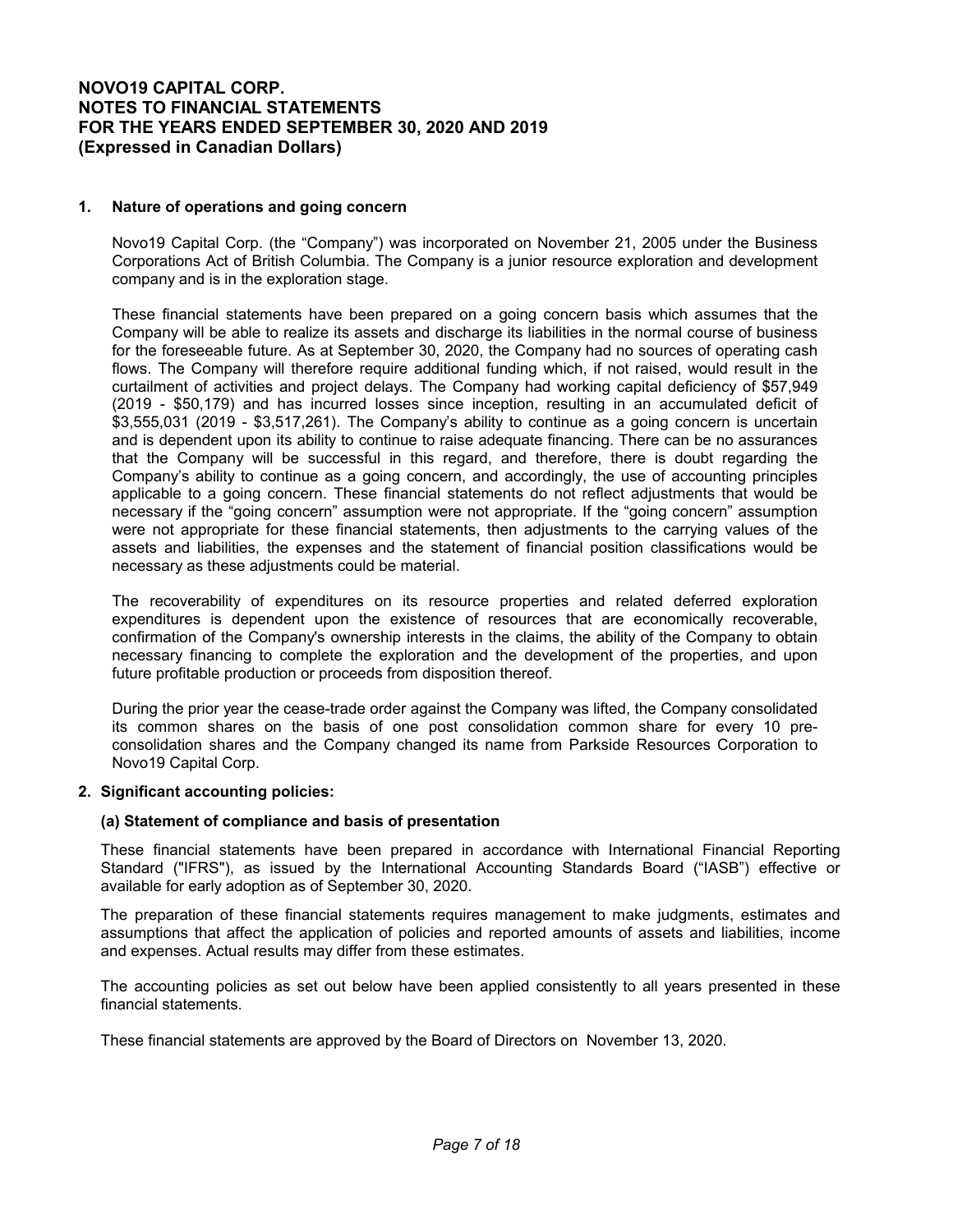### **(b) Financial Instruments**

The Company adopted IFRS 9 as of October 1, 2018.

#### **Financial assets**

Financial assets are classified as either financial assets at fair value through profit or loss ("FVTPL"), fair value through other comprehensive income ("FVTOCI") or amortized cost. The Company determines the classification of financial assets at initial recognition.

### **Financial assets at Fair-value through profit or loss**

Financial instruments classified as fair value through profit and loss are reported at fair value at each reporting date, and any change in fair value is recognized in the statement of operations in the period during which the change occurs. Realized and unrealized gains or losses from assets held at FVPTL are included in losses in the period in which they arise.

### **Financial assets at Fair-value through other comprehensive income**

Financial assets carried at FVTOCI are initially recorded at fair value plus transaction costs with all subsequent changes in fair value recognized in other comprehensive income (loss). For investments in equity instruments that are not held for trading, the Company can make an irrevocable election (on an instrument-by-instrument bases) at initial recognition to classify them as FVTOCI. On the disposal of the investment, the cumulative change in fair value remains in other comprehensive income (loss) and is not recycled to profit or loss.

#### **Financial assets at amortized cost**

Financial assets are classified at amortized cost if the objective of the business model is to hold the financial asset for the collection of contractual cash flows, and the asset's contractual cash flows are comprised solely of payments of principal and interest. The Company's accounts receivable are recorded at amortized cost as they meet the required criteria. A provision is recorded based on the expected credit losses for the financial asset and reflects changes in the expected credit losses at each reporting period.

### **Financial liabilities**

Financial liabilities are initially recorded at fair value and subsequently measured at amortized cost, unless they are required to be measured at FVTPL (such as derivatives) or the Company has elected to measure at FVTPL. The Company's financial liabilities include trade and other payables which are classified at amortized cost.

The Company completed a detailed assessment of its financial instruments as of September 30, 2018. The following table shows the original classification under IAS 39 and the new classification under IFRS 9

|                          | <b>IAS 39</b>               | <b>IFRS 9</b>  |
|--------------------------|-----------------------------|----------------|
| Cash                     | FVTPI                       | <b>FVTPI</b>   |
| Trade and other payables | Other financial liabilities | Amortized cost |

The adoption of this standard did not have a material impact on the Company's financial statements but resulted in certain additional disclosures. The carrying value and measurement of all financial instruments remained unchanged as a result of the adoption of the new standard.

### **Impairment**

IFRS 9 requires an 'expected credit loss' model to be applied which requires a loss allowance to be recognized based on expected credit losses. This applies to financial assets measured at amortized cost. The expected credit loss model requires an entity to account for expected credit losses and changes in those expected credit losses at each reporting date to reflect changes in initial recognition.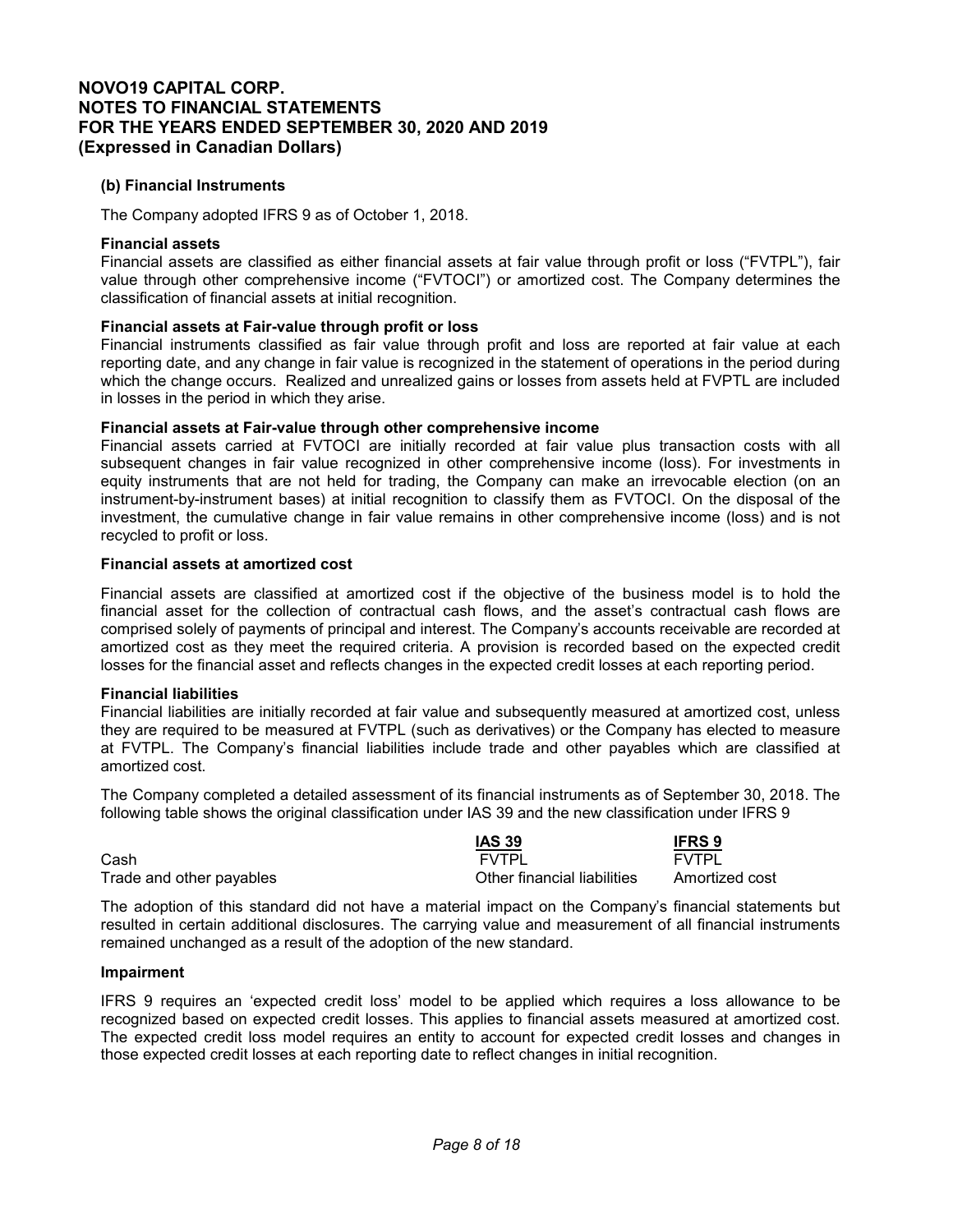### Fair value hierarchy:

The Company classifies financial instruments recognized at fair value in accordance with a fair value hierarchy that prioritizes the inputs to the valuation technique used to measure fair value as per IFRS 7. The hierarchy gives the highest priority to unadjusted quoted prices in active markets for identical assets or liabilities (Level 1 measurements) and the lowest priority to unobservable inputs (Level 3 measurements). The three levels of the fair value hierarchy are described below:

Level 1 – Unadjusted quoted prices in active markets that are accessible at the measurement date for identical, unrestricted assets or liabilities;

Level 2 – Quoted prices in markets that are not active, or inputs that are observable, either directly or indirectly, for substantially the full term of the asset or liability; and

Level 3 – Prices or valuation techniques that require inputs that are both significant to the fair value measurement and unobservable (supported by little or no market activity).

#### *(c) Cash and cash equivalents*

Cash and cash equivalents consist of balances with banks and investments in financial instruments with initial maturities within three months, held for the purpose of meeting short-term cash commitments rather than for investing or other purposes. The Company had cash of \$8,227 as at September 30, 2020 (2019 - \$6,243).

#### *(d) Exploration and evaluation assets*

Exploration and evaluation assets include the costs associated with exploration and evaluation activity (e.g. geological, geophysical studies, exploratory drilling and sampling), and the fair value (at acquisition date) of exploration and evaluation assets acquired in a business combination. The Company follows the practice of capitalizing all costs related to the acquisition of, exploration for and evaluation of mineral claims and crediting all revenue received against the cost of related claims. Costs incurred before the Company has obtained the legal rights to explore an area are recognized in the statement of loss and comprehensive loss.

Capitalized costs, including general and administrative costs, are only allocated to the extent that these costs can be related directly to operational activities in the relevant area of interest where it is considered likely to be recoverable by future exploitation or sale or where the activities have not reached a stage which permits a reasonable assessment of the existence of reserves.

Exploration and evaluation assets are assessed for impairment if (i) sufficient data exists to determine technical feasibility and commercial viability, and (ii) facts and circumstances suggest that the carrying amount exceeds the recoverable amount. The aggregate costs related to abandoned mineral climes are charged to operations at the time or any abandonment or when it has been determined that there is evidence of a permanent impairment.

Once the technical feasibility and commercial viability of the extraction of mineral resources in an area of interest are demonstrable, exploration and evaluation assets attributable to the that area of interest are first tested for impairment and then reclassified to mining property and development assets within property, plant and equipment.

Recoverability of the carrying amount of the exploration and evaluation assets is depended on successful development and commercial exploitation, or alternatively, sale of the respective areas of interest.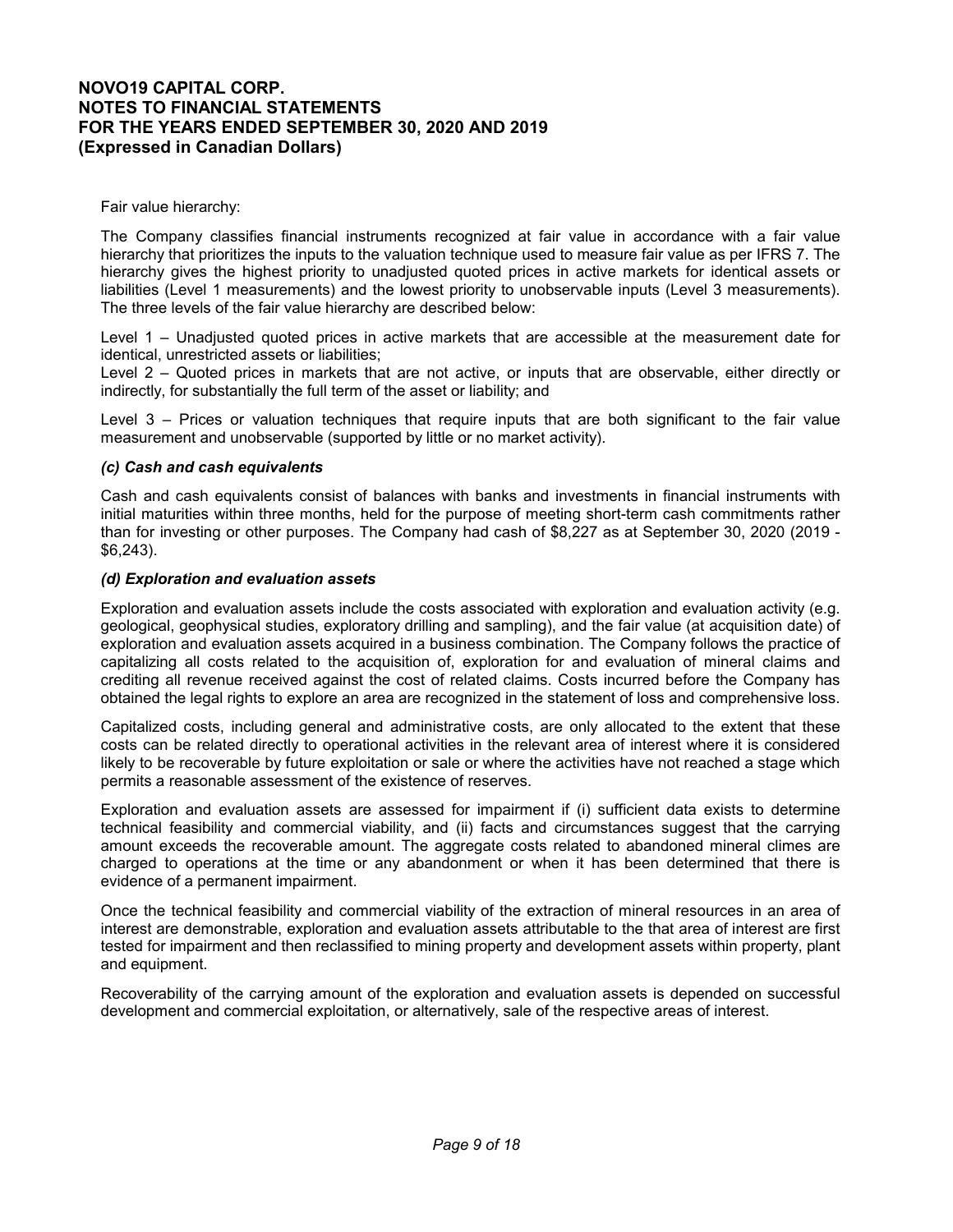### *(e) Impairment*

At each financial position reporting date the carrying amounts of the Company's assets are reviewed to determine whether there is any indication that those assets are impaired. If any such indication exists, the recoverable amount of the asset is estimated in order to determine the extent of the impairment, if any. The recoverable amount is the higher of fair values less costs to sell and value in use. Fair value is determined as the amount that would be obtained from the sale of the asset in an arm's length transaction between knowledgeable and willing parties. In assessing value in use, the estimated future cash flows are discounted to their present value using a pre-tax discount rate that reflects current market assessments of the time value to their present value of money and the risks specific to the asset. If the recoverable amount of an asset is estimated to be less that its carrying amount, the carrying amount of the asset is reduced to its recoverable amount and the impairment loss is recognized in the profit or loss for the period. For the purposes of impairment testing, exploration and evaluation assets are allocated to cash generating units to which the exploration activity relates.

For an asset that does not generate largely independent cash inflows, the recoverable amount is determined for the cash generating unit to which the asset belongs.

When an impairment loss subsequently reverses, the carrying amount of the asset (or cash generating unit) is increased to the revised estimate of its recoverable amount, but so that the increased carrying amount does not exceed the carrying amount that would have been determined had no impairment loss been recognized for the asset (or cash generating unit) in prior years. A reversal of an impairment loss is recognized immediately in profit or loss.

### *(f) Impairment of long-lived assets*

Long-lived assets are tested for impairment whenever events or changes in circumstances indicate that the carrying amounts may not be recoverable. Impairment or write downs are recorded in the event the net book value of such assets exceeds the estimated indicated future cash flows attributable to such assets.

### *(g) Provisions*

A provision is recognized if, as a result of a past event, the Company has a present legal or constructive obligation that can be estimated reliably and it is probable that an outflow of economic benefits will be required to settle the obligation. Provisions are determined by discounting the expected future cash flows at a pre-tax rate that reflects current market assessments of the time value of money and the risks specific to the liability. The unwinding of the discount is recognized as finance expense ("notional interest").

Provisions are reviewed at each reporting date and adjusted to reflect the current best estimate. If it is no longer probable that an outflow of economic benefits will be required, the provision is reversed. The Company presently does not have any amounts considered to be provisions.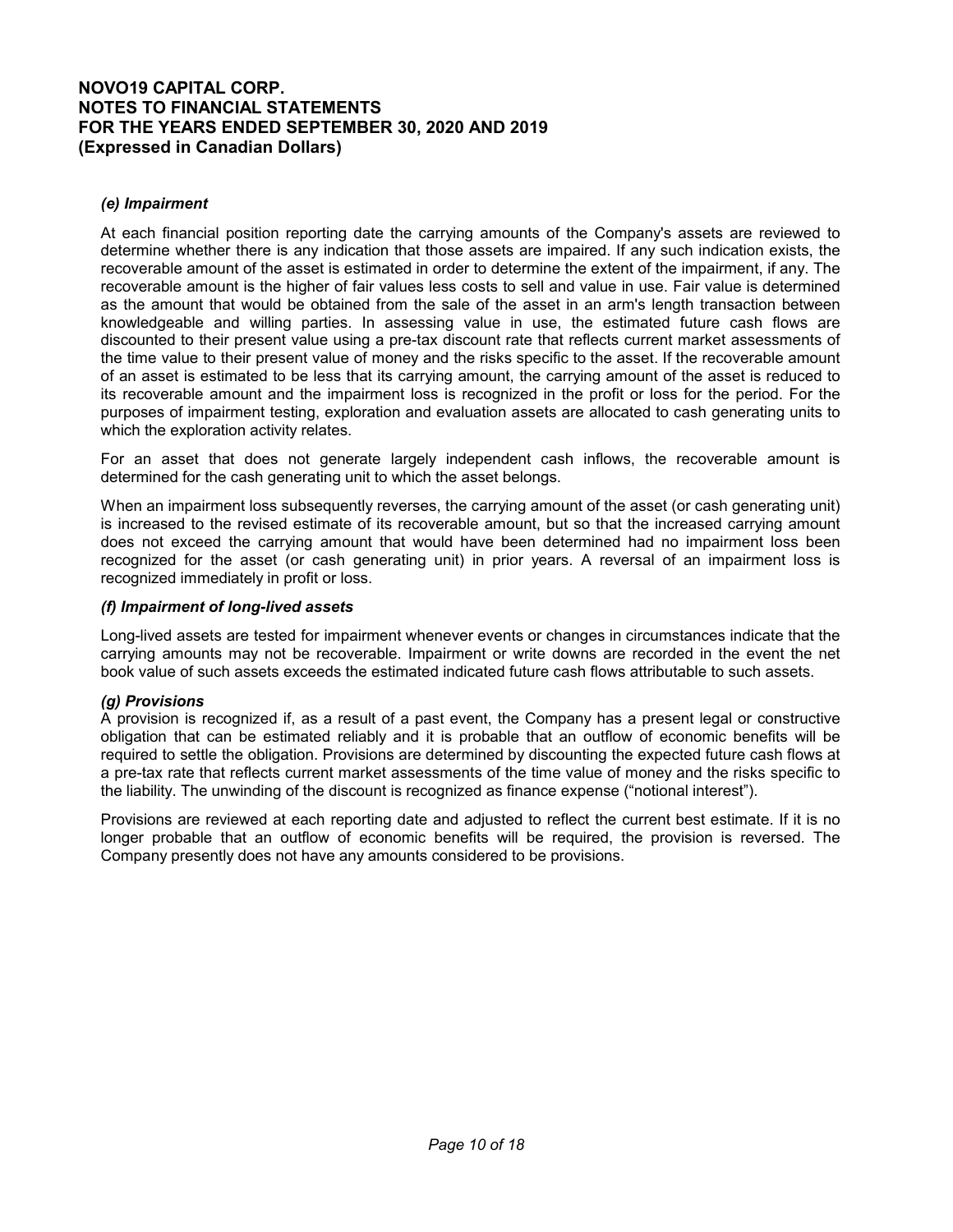## *(h) Environmental rehabilitation*

A legal or constructive obligation to incur restoration, rehabilitation and environmental costs arises when environmental disturbance is caused by the exploration, development or ongoing production of a mineral property interest. Such costs arising from the decommissioning of plant and other site preparation work, discounted to their net present value, are provided for and capitalized at the start of each project to the carrying amount of the asset, as soon as the obligation to incur such costs arises. Discount rates using a pre-tax rate that reflect the time value of money are used to calculate the net present value. These costs are charged against profit or loss over the economic life of the related asset, through amortization using either the unit-of-production or loss over the economic life of the related asset, through amortization using either the unit-of-production or the straight-line method. The related liability is adjusted for each period for the unwinding of the discount rate and for changes to the current market-based discount rate, amount or timing of the underlying cash flows needed to settle the obligation. Costs for restoration of subsequent site damage which is created on an ongoing basis during production are provided for at their net present values and charged against profits as extraction progresses.

The Company has no material restoration, rehabilitation and environmental costs as the disturbance to date is minimal.

### *(i) Flow-through financing*

The Company raises equity through the issuance of flow-through shares. Under this arrangement, shares are issued which transfer the tax deductibility of mineral property exploration expenditures to investors. The Company allocates the proceeds from the issuance of these shares between the offering of shares and the sale of tax benefits. The allocation is made based on the difference between the quoted price of the shares and the amount the investor pays for the shares. A deferred flow-through premium liability is recognized for the difference. The liability is reversed when the expenditures are made and is recorded in the statement of loss and comprehensive loss. The spending also gives rise to a deferred tax timing difference between the carrying value and tax value of the qualifying expenditure.

Proceeds received from the issuance of flow-through shares are restricted to be used only for Canadian resource property exploration expenditures within a maximum period.

### *(j) Share-based payment transactions*

The Company grants stock options to buy common shares of the Company to directors, officers, employees and services providers. The Board of Directors grants such options for periods of up to five years, with vesting periods determined at its sole discretion and at prices equal to or greater than the closing market price on the day preceding the date the options were granted.

The fair value of share purchase options granted is recognized as an expense or charged to mineral properties as appropriate, with a corresponding increase in equity. An individual is classified as an employee when the individual is an employee for legal or tax purposes (direct employee) or provides services similar to those performed by a direct employee.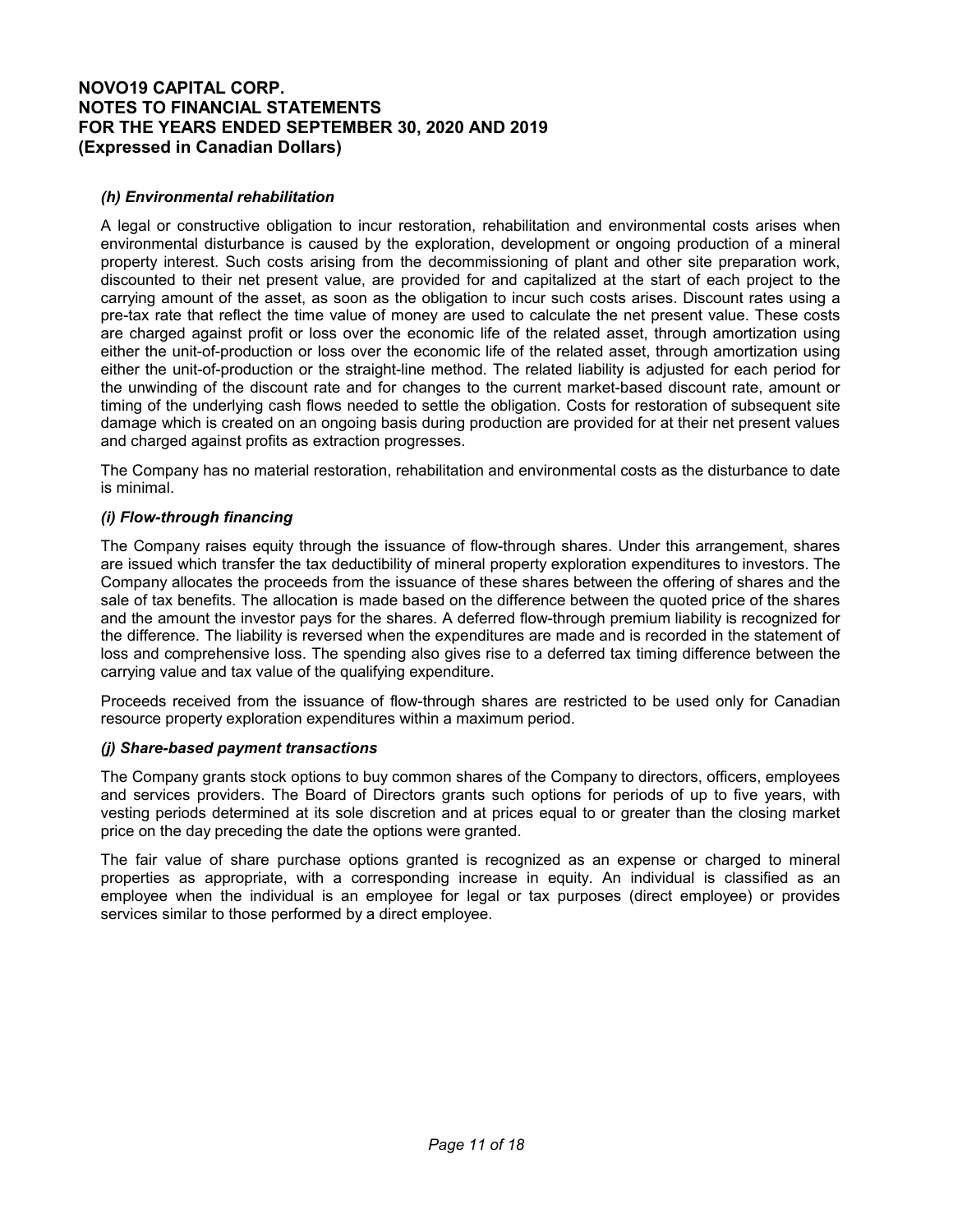### *(j) Share-based payment transactions (continued)*

The fair value for share purchase options granted to employees or those providing services similar to those provided by a direct employee is measured at the grant date and each tranche is recognized using the accelerated method basis over the period during which the share purchase options vest. The fair value of the share purchase options granted is measured using the Black-Scholes option pricing model, taking into account the terms and conditions upon which the share purchase options were granted.

The fair value for share purchase options granted to non-employees for services provided is measured at the date the services are received. The fair value of the share purchase options granted is measured at the fair value of the services received, unless the fair value of services received cannot be estimated reliably, in which case the fair value of the share purchase options is measured using the Black-Scholes option pricing model, taking into account the terms and conditions upon which the share purchase options were granted.

At each financial position reporting date, the amount recognized as an expense is adjusted to reflect the actual number of share purchase options that are expected to vest.

### *(k) Loss per share*

The Company presents basic and diluted loss per share data for its common shares, calculated by dividing the loss attributable to common shareholders of the Company by the weighted average number of common shares outstanding during the period. Diluted loss per share is determined by adjusting the profit or loss attributable to common shareholders and the weighted average number of common shares outstanding for the effects of all dilutive potential common shares

### *(l) Interest*

Interest income and expenses are reported on an accrual basis using the effective interest method.

#### *(m) Operating expenses*

Operating expenses are recognized in profit and loss upon utilization of the services or at the date of their origin.

#### *(n) Income taxes*

Tax expense recognized in profit or loss comprises the sum of deferred tax and current tax not recognized in other comprehensive income or directly in equity.

Current income tax assets and/or liabilities comprise those obligations to, or claims from, fiscal authorities relating to the current or prior reporting periods, that are unpaid at the reporting date. Current tax is payable on taxable profit, which differs from profit or loss in the financial statements. Calculation of current tax is based on tax rates and tax laws that have been enacted or substantively enacted by the end of the reporting period.

Deferred income taxes are calculated using the liability method on temporary differences between the carrying amounts of assets and liabilities and their tax bases. However, deferred tax is not provided on the initial recognition of goodwill, or on the initial recognition of an asset or liability unless the related transaction is a business combination or affects tax or accounting profit.

Deferred tax assets and liabilities are calculated, without discounting, at tax rates that are expected to apply to their respective period of realization, provided they are enacted or substantively enacted by the end of the reporting period. Deferred tax liabilities are always provided for in full.

Deferred tax assets are recognized to the extent that it is probable that they will be able to be utilized against future taxable income. To the extent that the Company does not consider it probable that a deferred tax asset will be recovered, it provides a valuation allowance against the excess.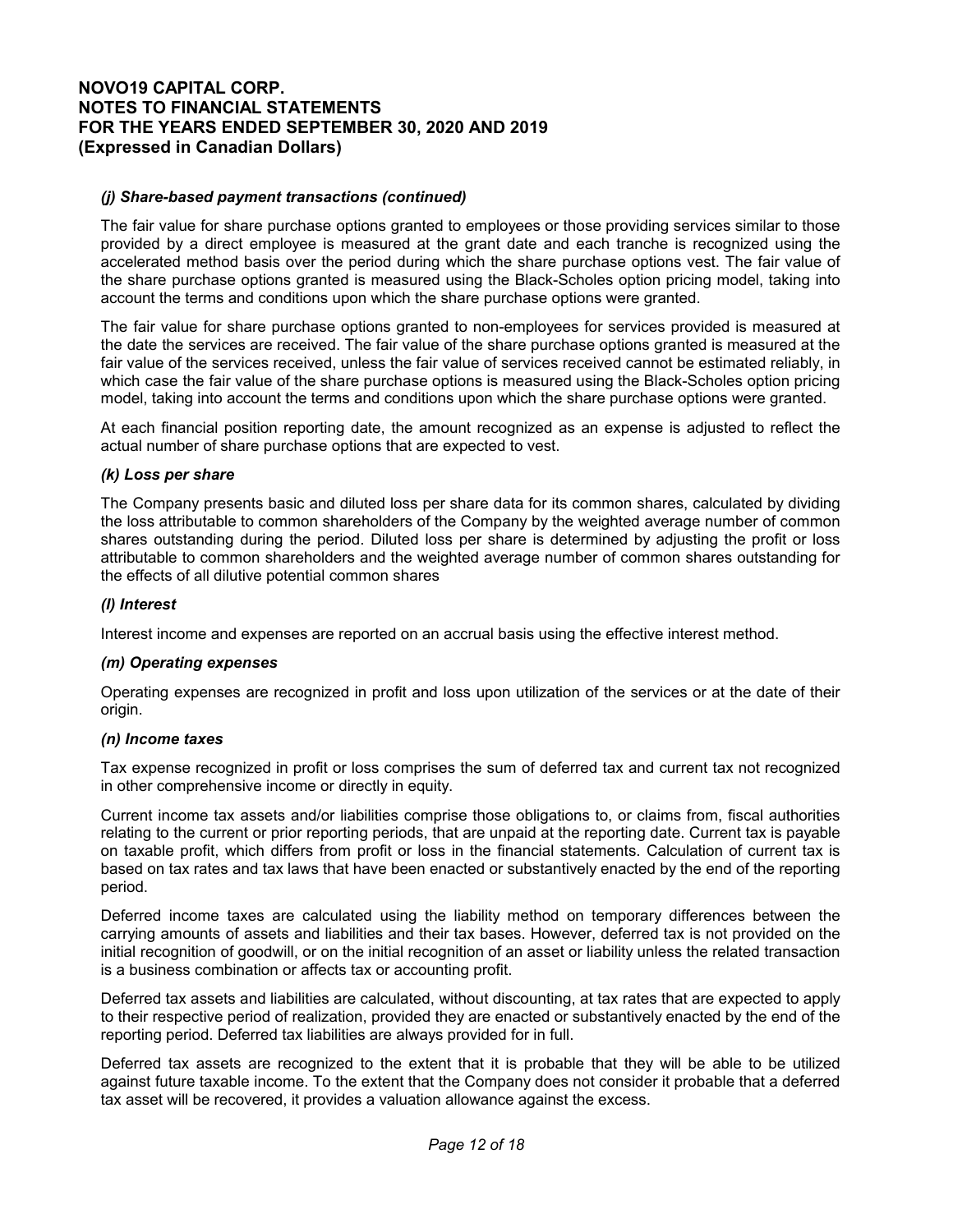### *(n) Income taxes (continued):*

Deferred tax assets and liabilities are offset only when the Company has a right and intention to offset current tax assets and liabilities from the same taxation authority.

Changes in deferred tax assets or liabilities are recognized as a component of taxable income or expense in profit or loss, except where they relate to items that are recognized in other comprehensive income (such as the revaluation of land) or directly in equity, in which case the related deferred tax is also recognized in other comprehensive income or equity, respectively.

### *(o) Segment reporting*

An operating segment is a component of an entity (i) that engages in business activities from which it may earn revenues and incur expenses (including revenues and expenses relating to transactions with other components of the same entity), (ii) whose operating results are regularly reviewed by the entity's management, and (iii) for which discrete financial information is available. The Company has only one single reportable operating segment.

### *(p) Significant accounting judgments and estimates*

The preparation of these financial statements requires management to make estimates, judgments and assumptions that affect the reported amounts of assets and liabilities at the date of the financial statements and reported amounts of expenses during the reporting period. Actual outcomes could differ from these estimates. The financial statements include estimates which, by their nature, are uncertain. The impacts of such estimates are pervasive throughout the financial statements and may require accounting adjustments based on future occurrences. Revisions to accounting estimates are recognized in the period in which the estimate is revised, and the revision affects both current and future periods.

Significant assumptions and judgments about the future and other sources of estimation uncertainty that management has made that could result in a material adjustment to the carrying amounts of assets and liabilities, in the event that actual results differ from assumptions made, include, but are not limited to, the following:

- The inputs used in accounting for share purchase option expense in the statement of loss and comprehensive loss;
- The provision for income taxes which is included in the statements of loss and comprehensive loss and composition of deferred income tax assets and liabilities included in the statement of financial position;
- The determination of categories of financial assets and financial liabilities;
- The determination of a cash generating unit for assessing and testing impairment;
- The allocation of exploration costs to cash generating units; and
- The determination of when an exploration and evaluation asset moves from the exploration stage to the development stage.

### *(r) New accounting policies*

### Accounting policy adopted

IFRS 16 was issued in January 2016, and replaces IAS 17, Leases. IFRS 16 eliminates the classification of leases as either operating leases or finance leases as is required by IAS 17 and, instead, introduces a single lessee accounting model. Certain leases will be exempt from these requirements. The most significant effect expected of the new requirements will be an increase in lease assets and financial liabilities for lessees with material off-balance sheet leases. IFRS 16 is required for annual periods beginning on or after January 1, 2019 with early adoption permitted. The Corporation has adopted IFRS 16, effective October 1, 2019, with no effect on its financial statements as the Company is not subject to any leases at the present time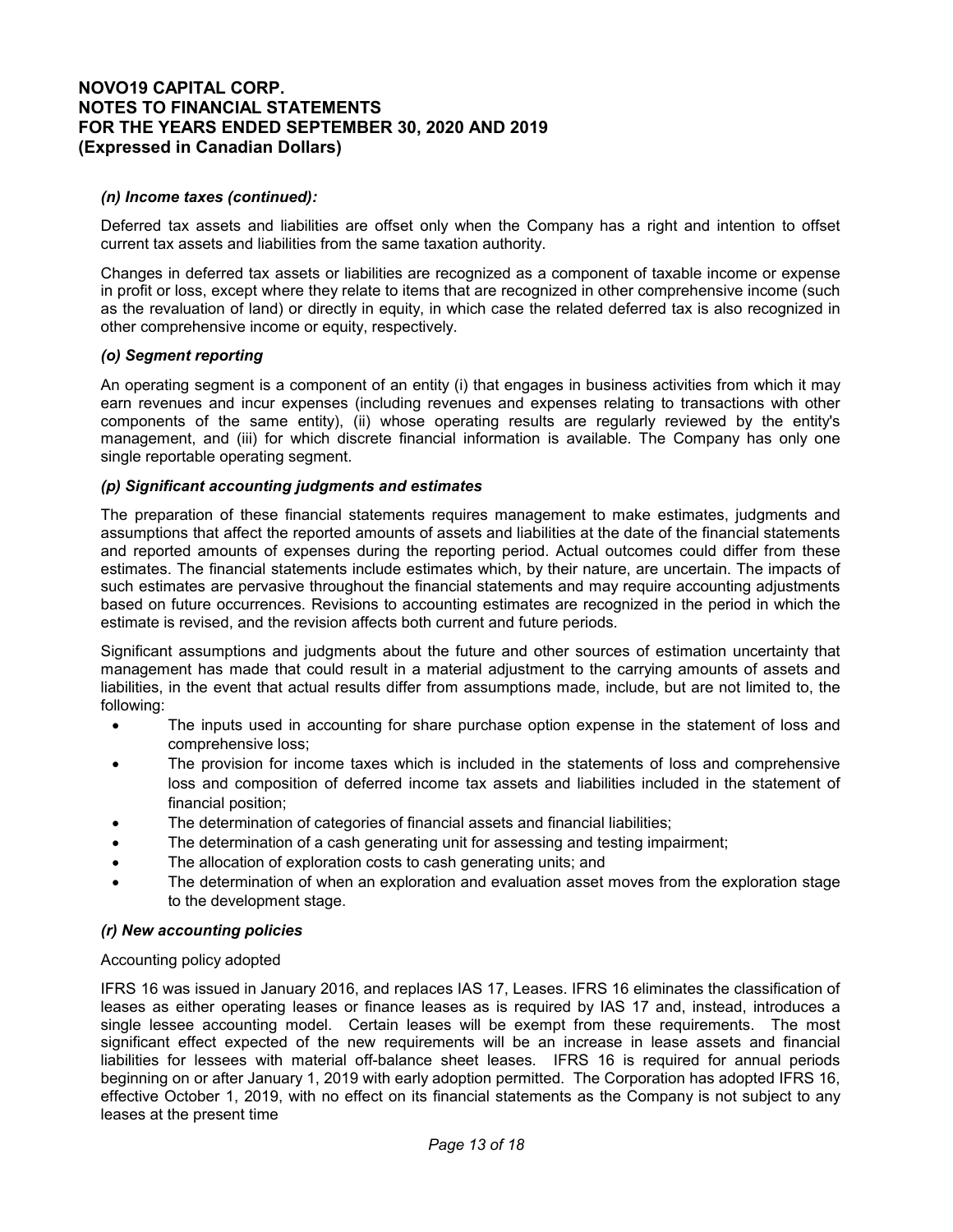### **Accounting Standards Issued but not yet Effective**

Certain new standards, interpretations and amendments to existing standards have been issued by the IASB or IFRIC that are mandatory for accounting periods beginning on or after January 1, 2019 or later periods. There are currently no new standards that are expected to have a material impact on the Company in the next fiscal year.

### **3. Exploration and evaluation assets**

### **Forester Lake Gold Property**

In 2011, the Company entered into an option agreement and then subsequently acquired a 60% interest in the Forester Lake Gold Property from Benton Resources Corp. ("BTC").

The Property is being carried at a nominal amount of \$1.

### **4. Related party transactions**

| <b>Related Party</b>  | ıtem                                              | 2020 | 2019                     |
|-----------------------|---------------------------------------------------|------|--------------------------|
| <b>Key Management</b> |                                                   |      |                          |
| Personnel             |                                                   |      |                          |
|                       | Management fees charged to statement of loss      |      | $\blacksquare$           |
|                       | Share-based payments charged to statement of loss | -    | $\overline{\phantom{a}}$ |

To the knowledge of the directors and officers of the Company as of September 30, 2020 2,915,960 common shares or 21.59% of the outstanding shares of the Company were held by Matthew Goldman, a director of the Company. An aggregate of 2,771,380 common shares representing 20.52% of the outstanding shares of the Company are held personally and through a company owned 100% by David Mitchell, Chief Executive Officer and a director of the Company. These holdings can change at any time at the discretion of the owners.

Included in accounts payable is \$Nil (2019- \$Nil) owing to directors and officers of the Company.

The above transactions were in the normal course of operations and were measured at the exchange amount, which are the amounts agreed to by the related parties.

### **5. Capital management**

When managing capital, the Company's objective is to ensure the entity continues as a going concern as well as to maintain optimal returns to shareholders and benefits for other stakeholders. Management adjusts the capital structure as necessary. The Board of Directors does not establish quantitative return on capital criteria for management, but rather relies on the expertise of the Company's management to sustain future development of the business.

The Company is dependent on external financing to fund its exploration activities. In order to carry out the planned exploration and pay for administrative costs, the Company will spend its existing working capital and raise additional amounts as needed. The Company will continue to assess new properties and seek to acquire an interest in additional properties if it feels there is sufficient geologic or economic potential and if it has adequate financial resources to do so.

The capital structure of the Company consists of equity comprised of share capital, warrants, other reserves and deficit. The Company is not subject to externally imposed capital requirements.

Management reviews its capital management approach on an on-going basis and believes that this approach, given the relative size of the Company, is appropriate.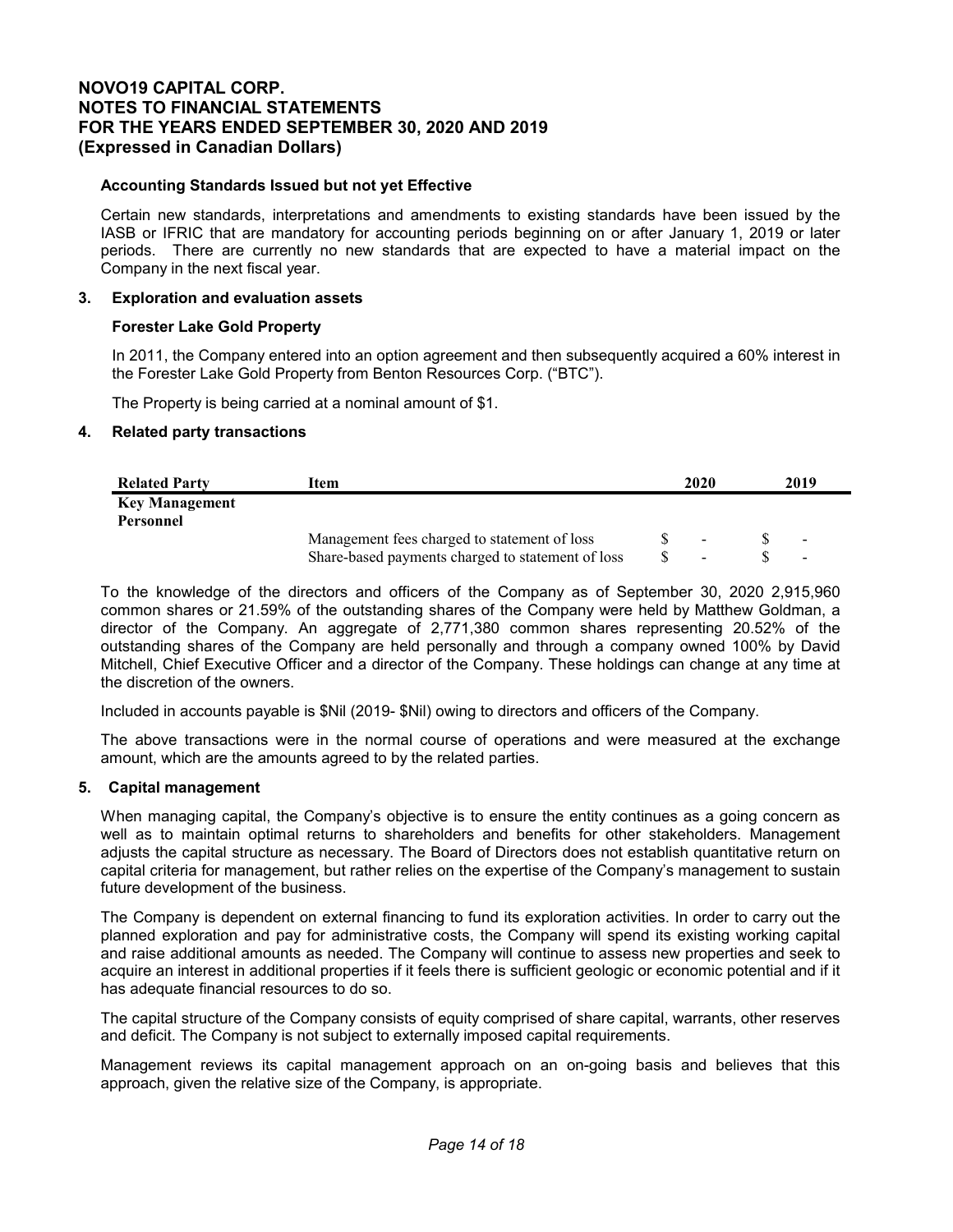### **6. Net loss per common share**

The calculation of basic and diluted loss per share for the year ended September 30, 2020 was based on the loss attributable to shareholders of \$37,770 (2019 - \$82,910) and the weighted average number of common shares outstanding of 13,264,237 (2019 - 8,709,976).

### **7. Share capital**

a) Authorized share capital

Unlimited number of common shares without par value.

b) Issued common shares:

|                            | # of shares     |     | \$ Amount |
|----------------------------|-----------------|-----|-----------|
| Balance September 30, 2018 | 30.892.731      | S   | 1.848.380 |
| Issued for cash (i)        | 12,000,000      |     | 60,000    |
| Issued for debt (ii)       | 86,160,600      |     | 430,803   |
| Consolidation 10:1 (iii)   | (116, 147, 996) |     | -         |
| Balance September 30, 2019 | 12,905,335      | \$  | 2,339,183 |
| Issued for cash (iv)       | 600,000         |     | 30,000    |
| Balance September 30, 2020 | 13,505,335      | \$. | 2,369,183 |

- i) In March 2019 the Company issued 12,000,000 common shares at \$0.005 per share for gross proceeds of \$60,000.
- ii) In March 2019 the Company issued 86,160,600 common shares at \$0.005 per share for debt totaling \$430,803 including \$15,255 for outstanding promissory notes and \$415,548 of outstanding accounts payable.
- iii) In July 2019 the Company has a share consolidation on the basis of 1 post-consolidation common share for every 10 pre-consolidation common shares
- iv) In March 2020 the Company issued 600,000 common shares at \$0.05 per share for gross proceeds of \$30,000.

### **8. Stock options**

The Board of Directors has approved a Stock Option Plan for directors and officers. Pursuant to the Stock Option Plan, options granted shall not exceed 10% of the number of Common Shares outstanding at the time of grant. The exercise price as determined by the Board in its sole discretion, must not be lower than the closing price of the Company's Common Shares traded through the facilities of the Exchange on the day preceding the date the Option is granted, less any discount permitted by the Exchange, or such other price as may be determined in accordance with the Stock Option Plan and the requirements of the Exchange, on which the shares are listed for trading.

The Board may not grant options to any one person in any one year period which will, when exercised, exceed 5% of the issued and outstanding common shares or to any one consultant or to any one person employed by the Company who performs investor relations services within any one-year period shall exceed 2% of the issued and outstanding common shares at the time of the grant. Exchange policies require that the aggregate number of options granted to persons performing investor relations activities not exceed 2% of the issued and outstanding shares of the Company. Options are non-transferable and non-assignable. The Options vest as to 15% immediately and 25% from 90 days, 180 days and 270 days following the date of grant.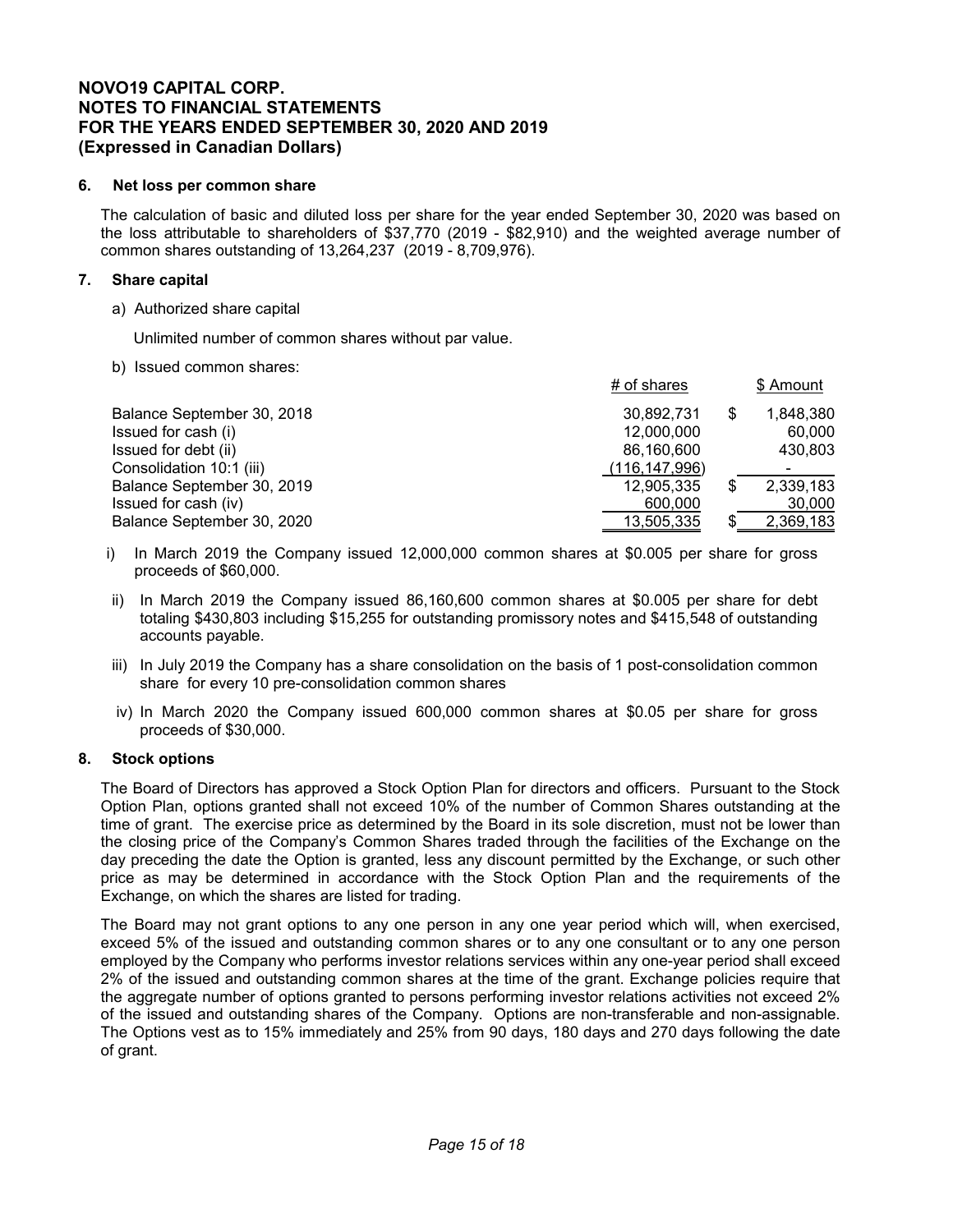# **8. Stock options (continued)**

The following table reflects the continuity of stock options for the period ended September 30, 2020 and 2019:

|                                   | Number of Wtd Avge<br>options | ex. price |                          |
|-----------------------------------|-------------------------------|-----------|--------------------------|
| As at September 30, 2018          | 300.000                       |           | 0.05                     |
| <b>Expired</b>                    | (300.000)                     |           | 0.05                     |
| As at September 30, 2019 and 2020 |                               |           | <b>Contract Contract</b> |

### **9. Warrants**

The following table reflects the continuity of warrants for the period ended September 30, 2020 and 2019:

|                                   | Number of Wtd Avge<br>options | ex. price |                |
|-----------------------------------|-------------------------------|-----------|----------------|
| As at September 30, 2018          | 846.190                       |           | 0.09           |
| <b>Expired</b>                    | (846.190)                     |           | 0.09           |
| As at September 30, 2019 and 2020 |                               |           | the control of |

### **10. Segmented Information**

At September 30, 2020 and 2019, the Company's operations comprise a single reporting operating segment engaged in mineral exploration in Canada. As the operations comprise a single reporting segment, amounts disclosed in the financial statements also represent segment amounts

### **11. Income taxes**

(i) Deferred income taxes assets

Deferred income tax assets reflect the net tax effects of the temporary differences between the carrying amounts of assets for financial reporting purposes and the amounts used for income tax purposes. The significant components of the Company's deferred income tax assets were as follows

| 2020       | 2019      |
|------------|-----------|
| \$ 675,000 | \$660,000 |
| 71.000     | 71,000    |
| 746.000    | 731.000   |
| (746.000)  | (731,000) |
|            |           |
|            |           |

The Company has established a valuation allowance against its net unrecognized deferred income tax assets as the tax benefits were not more likely than not to be realized.

### (ii) Provision for income taxes

No provision for current income tax expenses has been recorded as the Company had Canadian losses for income tax purposes. No provision for deferred income tax recoveries has been recorded as the Company's future profitability was uncertain.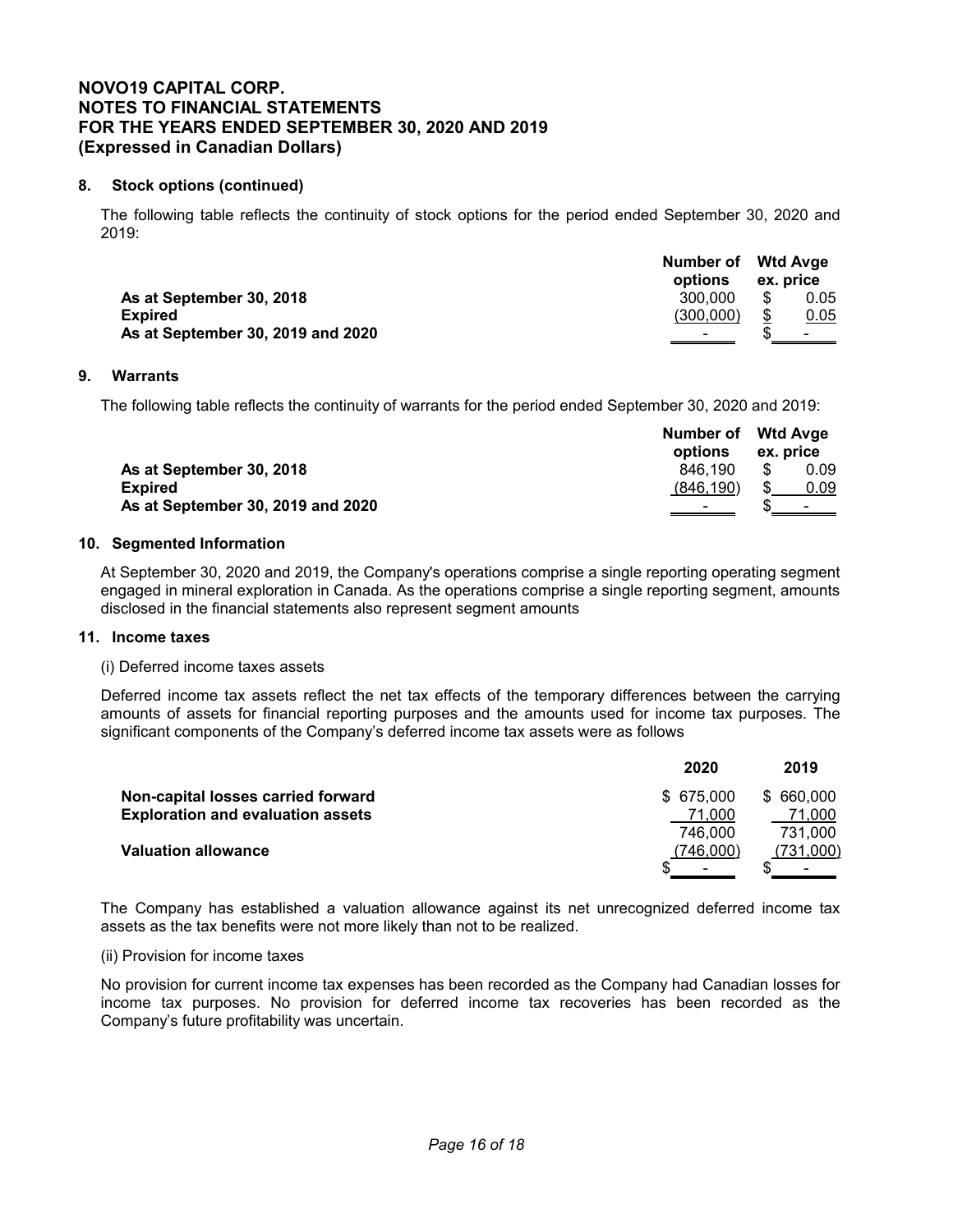### **11. Income taxes (continued)**

The provision for income taxes reported differs from the amounts computed by applying the cumulative Canadian federal and provincial income tax rates of approximately 26.50% to the net loss for the year due to the following:

|                                                                        | 2020               | 2019                     |
|------------------------------------------------------------------------|--------------------|--------------------------|
| Income (loss) before tax                                               | \$ (37,770)        | (82,910)<br>S.           |
| Income tax (recovery at statutory rate)<br>Tax benefits not recognized | (10,009)<br>10,009 | (21, 971)<br>21,971<br>- |

The Company's has non-capital losses of approximately \$2,555,000 (2019 - \$2,517,000) expiring between 2027 and 2040. In addition, the Company has available Canadian Development and Exploration expenditures of approximately \$270,000 (2019 - \$270,000) are available to reduce taxable income in future years without expiry.

### (iii) Tax loss carryforwards

| <b>Expiry date</b> | Amount       |
|--------------------|--------------|
| 2027               | \$<br>18,000 |
| 2028               | 143.000      |
| 2029               | 119,000      |
| 2030               | 60.000       |
| 2031               | 315.000      |
| 2032               | 601,000      |
| 2033               | 561,000      |
| 2034               | 369,000      |
| 2035               | 140,000      |
| 2036               | 58,000       |
| 2037               | 26,000       |
| 2038               | 23,000       |
| 2039               | 84,000       |
| 2040               | 38,000       |
|                    | 2,555,000    |